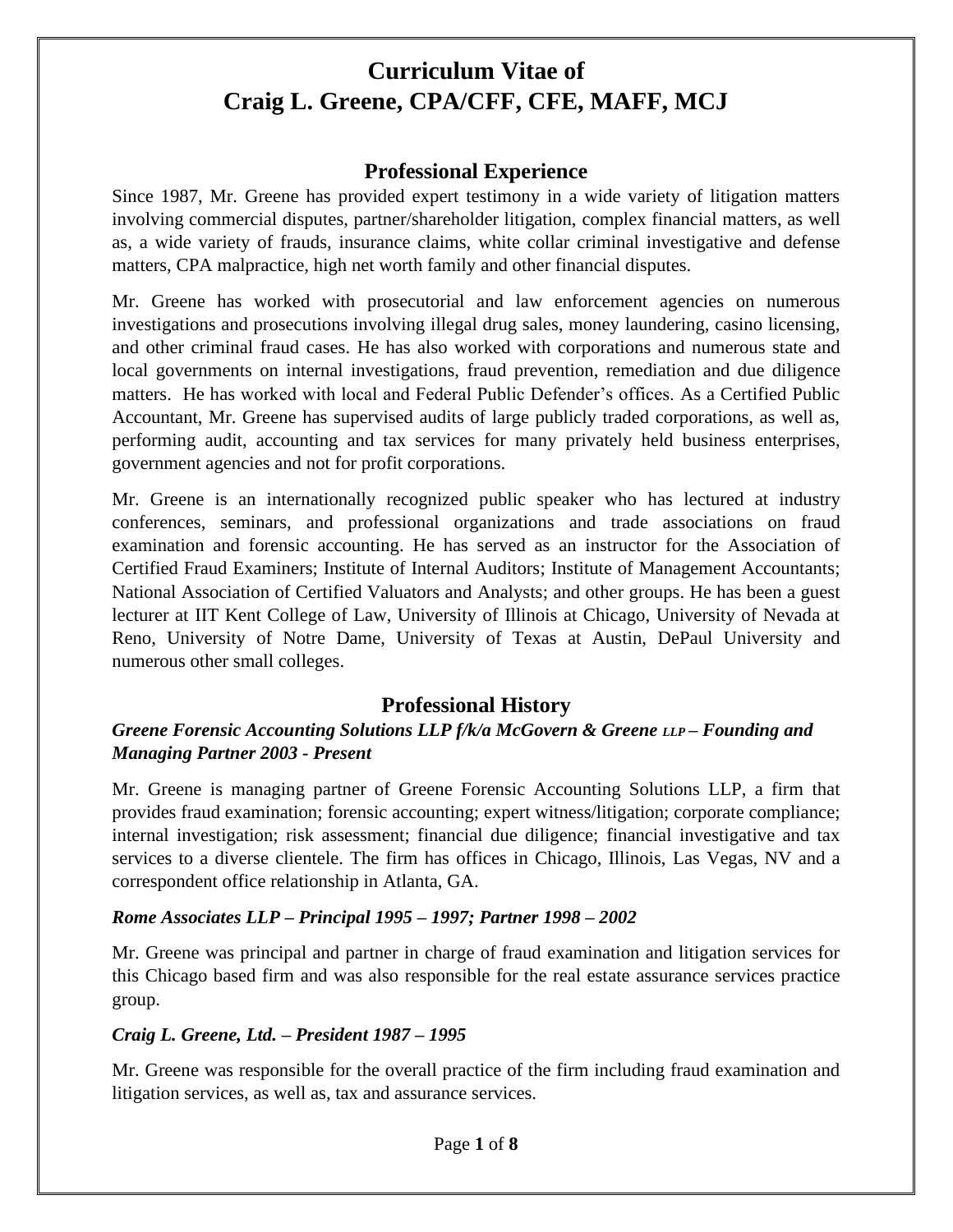## **Professional History**

#### *Logan & Associates – Audit Principal 1986 – 1987*

Complete responsibility for the administration and technical aspects of the audit and forensic accounting practice.

#### *Sole Practitioner 1979 – 1985*

Specialized in audit, accounting and tax compliance for closely held businesses and not for profit businesses, as well as forensic accounting.

#### *Coopers & Lybrand (N/K/A Price Waterhouse Coopers) Staff – Supervising Auditor 1975 – 1979*

Mr. Greene initially started as a staff auditor and became a supervising auditor responsible for audits of many large publicly traded corporations in healthcare, oil and gas, manufacturing, and agriculture industries. He also worked on numerous privately held companies including real estate developers and owners, law firms, government agencies and not for profit organizations.

### **Academic Credentials**

*Boston University* – Master of Criminal Justice 2005 – 2007

*Aurora University* – Bachelor of Arts in Accounting 1973 – 1976

*DePaul University* – Accounting and Business Studies 1972 – 1973

*University of Illinois at Champaign Urbana* – Accounting and Business Studies 1971 – 1972

### **Professional Licenses**

*Certified Public Accountant* – State of Illinois 1979 and State of Nevada 2008

## **Professional Certifications**

*Certified Public Accountant* – University of Illinois 1977

*Certified Fraud Examiner* – Association of Certified Fraud Examiners 1992

*Certified in Financial Forensics* – American Institute of Certified Public Accountants 2008

*Master Analyst in Financial Forensics* – Business and Intellectual Property Specialty – National Association of Certified Valuators and Analysts 2013

## **Professional Affiliations**

*American Institute of Certified Public Accountants* – Former CART Team Captain responsible for performing peer & quality reviews of member firms. Section member of Forensic and Valuation Services.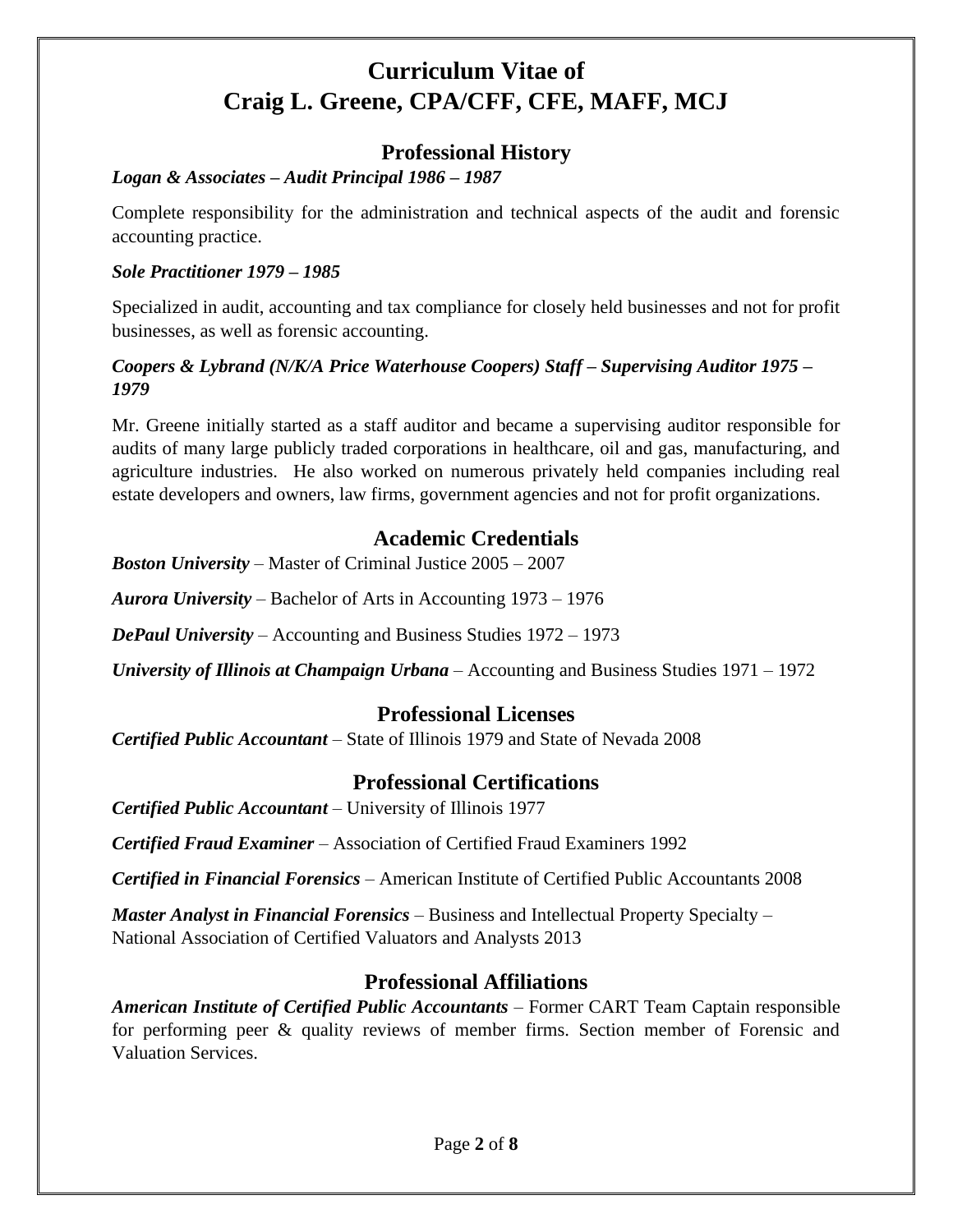#### **Professional Affiliations**

*Association of Certified Fraud Examiners* – Past-Central Regional Governor, past-president & past-Chapter Training Officer of the Greater Chicago Chapter and Former Faculty Member

*Illinois CPA Society* – Founding and past member of the Litigation Services Committee

*Nevada Society of Certified Public Accountants*

*National Association of Certified Valuators and Analysts –* Conference and Webinar Instructor

*American Bar Association –* Associate Member

### **Relevant Continuing Education**

Mr. Greene regularly exceeds his professional requirements for continuing education. He has attended thousands of hours at conferences and seminars since 1987 in the areas of forensic accounting, litigation services and fraud examination including but not limited to:

*Annual National Institute on Criminal Tax Fraud and Institute on Tax Controversy* – American Bar Association

*Annual Anti-Fraud Conference –* Northern California Fraud Investigators Association

*Financial Forensics and Expert Witness Conference and Business and Intellectual Property Damages Workshop* – National Association of Certified Valuators and Analysts

*National Forensic Accounting Conference, National Conference on Advanced Litigation Services and AICPA National Fraud Conference, –* AICPA

*Annual Global Fraud Conferences, Fraud Symposium, CPA Fraud Conference, Professional Interviewing Skills, and numerous other seminars* – Association of Certified Fraud Examiners

*Fraud Conference –* Institute of Internal Auditors

*Reid Technique of Interviewing and Interrogation* – John E. Reid & Associates

*Litigation Services Conference* – National Association of Certified Valuators and Analysts, Illinois CPA Society, and Florida Institute of CPA's

*Business Valuation* – American Society of Appraisers

*Fraud and Asset Recovery* – International Association for Asset Recovery

*Divorce Conference* – American Institute of CPAs and Illinois CPA Society

### **Relevant Addresses**

Mr. Greene is a frequent speaker at trade shows, conferences and seminars. He has lectured on topics involving forensic accounting, fraud examination, fraud in the gaming industry, contract and procurement fraud, testifying as an expert witness, financial statement frauds and internal controls. Some of his presentations have included: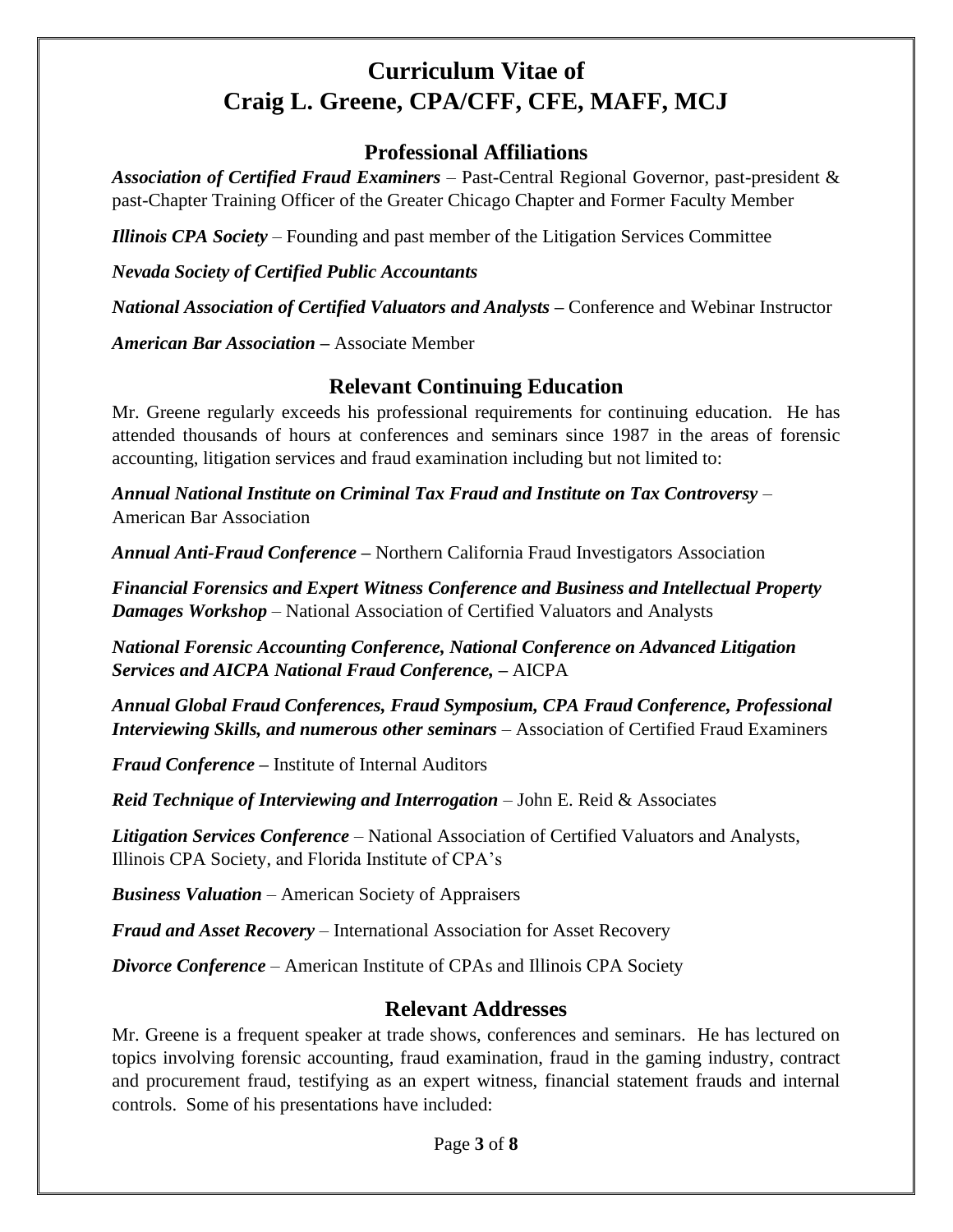#### **Relevant Addresses**

*Prosecuting and Defending CPA Malpractice Cases as an Expert – Differing Perspectives*

*Tools of the Forensic Accountant*

*Using a Forensic Accountant in White Collar Crime Cases*

*Forensic Accountants use in Bankruptcy Cases*

*Common Gaming and Casino Frauds*

*Profiling the White Collar Criminal*

*Fraud Prevention*

*Financial Statement Fraud*

*Advanced Contract & Procurement Fraud Examination*

*Communicating the Results of your Fraud Examination*

*Conducting Internal Investigations*

*Auditing for Internal Fraud*

*Conducting Fraud Examinations*

*Interviewing Skills and Techniques*

*Internal Controls Update*

*Search for Hidden Assets*

*Forensic Accounting in Matrimonial Cases*

#### **Publications and Articles**

*CPA Malpractice Part 3 – CPA Responsibility to Detect Fraud –* Attorney at Law Magazine, Chicago edition, Volume 3 No. 2, April 2016

*CPA Malpractice Part 2 – Document Examination –* Attorney at Law Magazine, Chicago edition, Volume 2 No. 4, November 2015

*CPA Malpractice – Claims and Professional Standards –* Attorney at Law Magazine, Chicago edition, Volume 2 No. 2, May 2015

*Preventing Kickback Schemes – Know How to Stop Bribery in its Tracks* – Fraud Magazine, Association of Certified Fraud Examiners, June 2010

*Financial Statement Fraud -* 2 day Seminar Course Book, Association of Certified Fraud Examiners, 2003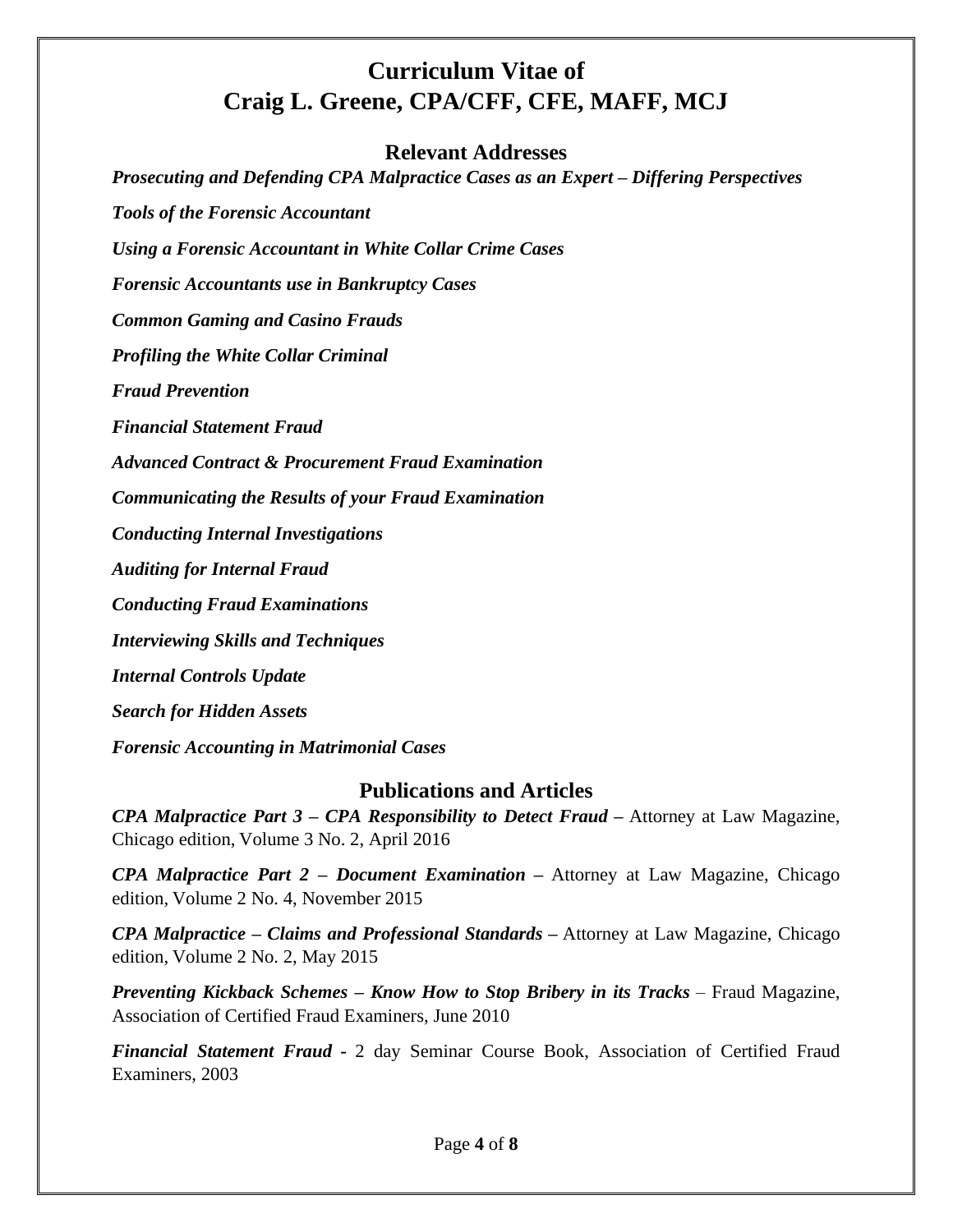### **Publications and Articles**

*Audit Those Vendors –* Fraud Magazine, Association of Certified Fraud Examiners, May 2003

*When Employees Count Too Much –* Fraud Magazine, Association of Certified Fraud Examiners, December 2002 – Winner of the "Hubbard" Award for Favorite Article of 2002 as voted by the ACFE readers.

*Protecting Confidential Information* – The White-Collar Crime Fighter, May 2002

*Earnings Management and Fraudulent Financial Reporting –* 2 ½ day Seminar Course Book, Institute of Internal Auditors, July 2001

*Fraud in Your Own Backyard – Condominium and Cooperative Kickback Schemes –* The White Paper, Association of Certified Fraud Examiners, June 1994

### **Academic Appointments**

*Gaming Management Series* – University of Nevada at Reno, 2007 to present.

*The Forensic Accounting Expert Witness* Guest Lecturer on Using Expert Witnesses – IIT Kent College of Law, 2011 to present

*CFE Review Course* – Instructor *–* Northwestern University, 2006

*Contract & Procurement Fraud Investigation* – Instructor – Federal Law Enforcement Training Center – U.S. Naval Criminal Investigative Services (NCIS) 2005, 2010

*Financial Statement Fraud and Corporate Investigations* – Instructor – U.S. Postal Inspection Services 2003 – 2004

*Fraud Examination* Guest Lecturer – University of Texas at Austin, University of Notre Dame, University of Illinois at Chicago, DePaul University, and various other small colleges.

*Faculty and Curriculum Advisory Panel Member* – National White Collar Crime Center, 1994 – 1997.

*Principles of Accounting –* Instructor – Aurora University, 1978

*Small Business Accounting and Taxation* – *Instructor* – Benedictine University 1977 – 1979

## **Exemplar of Litigation and Forensic Accounting Engagements**

Expert witness retained in a dispute between a major casino resort and individual condominium unit owners of resort property. Examined onsite accounting records, emails and thousands of documents produced in the matter. Calculated and testified at hearing to a multitude of damages to the unit owners. Owners were awarded judgement of over \$8.3 million by trial judge who subsequently reversed his decision based on a technicality. The case was appealed to the Nevada Supreme Court that recently found for my client.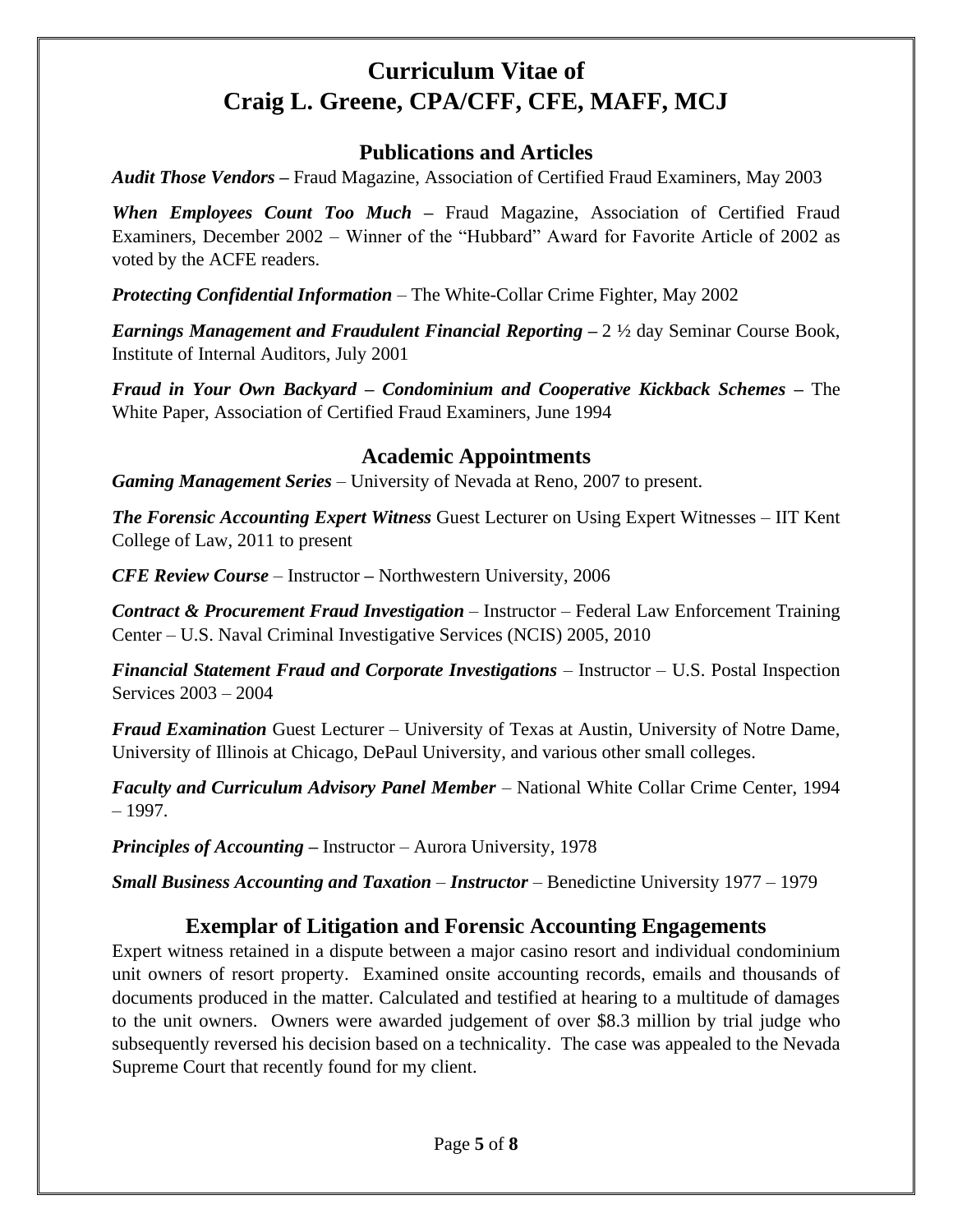### **Exemplar of Litigation and Forensic Accounting Engagements**

Expert witness/fraud examiner retained by legal counsel for a purchaser of a large business concern alleging that the purchaser had been fraudulently induced to purchase the business through material misrepresentations of the financial condition of the business. Managed and performed an extensive examination of the company's financial records and provided a report and expert witness testimony to the Court. The Court found that the client had been fraudulently induced into the purchase and awarded \$85 million in damages, as well as, punitive damages of \$15 million.

Expert witness retained by legal counsel for creditors' committee in a Chapter 11 proceeding to investigate the finances of the bankrupt investment company. Investigation found that the bankrupt had operated a "Ponzi Scheme" involving over \$160 million in investor funds. Testified at a U.S. Trustee's hearing as to my report and findings. As a result the case was converted to a Chapter 7 proceeding and creditors received a larger distribution of the assets.

Expert witness retained by lender's legal counsel to investigate \$40 million in missing inventory (collateral) from debtor in possession, a publicly traded retail concern. Examination found that fraudulent entries had been made to the company's accounting records; a script program was used to inflate inventory values; false transfers were also made to inflate the financial statements reported to the lender. Following a settlement of some of the issues in the case, testified as an expert witness in accounting and fraud matters in an arbitration hearing. Arbitrator found for the lender and awarded substantial damages.

Expert witness retained by legal counsel for a Native American hospital to rebut forensic audit findings used to deny continued funding by Indian Health Services (IHS), a department of the U.S. Department of Interior. Prepared detailed report rebutting the findings and critiquing the work done by the Firm. Federal Judge found for the plaintiff hospital and ordered IHS to continue funding. A subsequent claim by the hospital was settled for over \$200 million by IHS.

Expert witness retained by criminal defense counsel to rebut U.S. Department of Justice's claims of mortgage fraud on behalf of an individual. Analysis was used to reduce the alleged understatement of income on the mortgage application. Federal Judge sentenced defendant to time served.

Expert witness retained by criminal defense counsel to rebut U.S. Department of Justice's claims of money laundering and tax fraud against an alleged Cartel member. My analysis and evidence successfully refuted those portions of the charges and were dropped from the complaint.

Expert witness retained by plaintiff's counsel representing a \$8 billion wholesale distribution company to rebut findings of a fraud examiner retained by defendant, a former distributor group of the plaintiff. Federal Judge found for the plaintiff.

Expert witness retained by both plaintiff and defense counsel in numerous CPA malpractice claims arising from negligent audits; tax advice, and internal embezzlements by controllers and managers.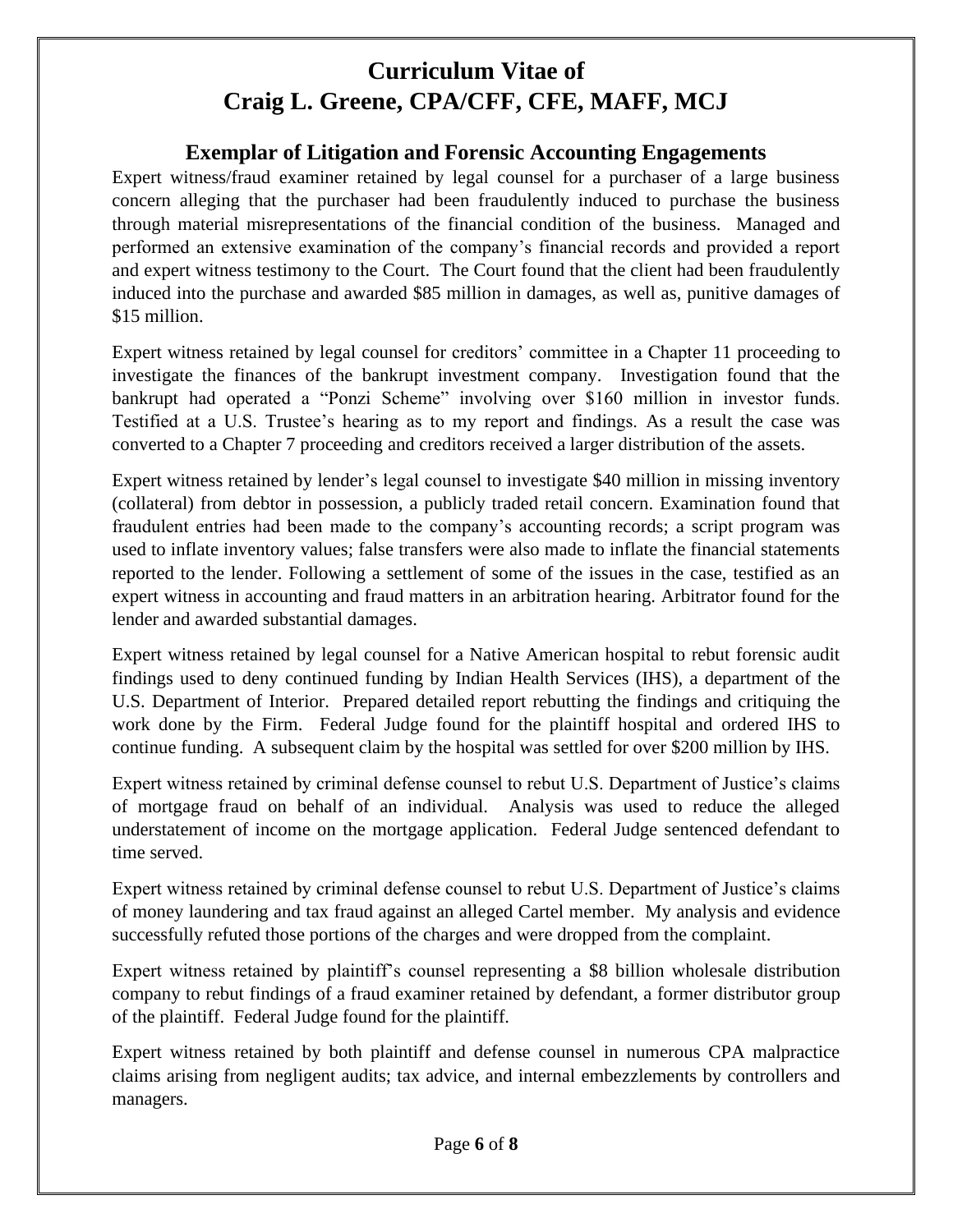## **Exemplar of Litigation and Forensic Accounting Engagements**

Expert witness retained by a large tribal casino gaming regulator regarding licensing of a vendor. My examination found that the principal of the firm was not the actual owner and that the real owners had their gaming license revoked by a state gaming regulator. The findings led to a denial of the applicant. A Tribal Court hearing was held wherein I testified to my findings and an independent hearing officer upheld the denial based on my report.

Expert witness retained following the dismissal of a previous expert to determine damages owed by condominium developer. Prepared analysis of assessments due from developer of 268-unit development. Court awarded damages in the amount requested of approximately \$300,000.

Expert witness retained in a fiduciary responsibility matter, where a Condominium Association's reserve accounts had not been funded by the developer. Performed examination of Association's financial status under developer control and ascertained damaged amount. Court determined Developer liable and awarded damages in excess of \$200,000, including fees and costs.

Retained by Bankruptcy Trustee to perform an accounting of assets of a bankruptcy estate administered by previous Trustee. Examination revealed Trustee was negligent in his duties of administering the estate. Bankruptcy court awarded damages sought. Additionally, unrecorded assets belonging to the Estate of over \$20,000 were found.

Retained by Bankruptcy Trustee to perform a fraud examination of the financial affairs of property management company and file employee dishonesty claims. Fraud examination found that its property management account was defrauded of over \$1.5 million by the Company's CFO.

Consulting expert retained by defense counsel of a real estate developer and a contractor alleged to have made corruption payments to a City of Chicago alderman and the Governor of the State of Illinois, respectively. Both defendants cooperated with U.S. Department of Justice plead out to charges and served minimal sentences as a result of my findings.

Consulting expert retained by insurance counsel of Gaming Vendor to review claims of software "bugs" by a large tribal casino. Casino claimed that "bugs" resulted in awarding of multiple jackpots and claimed damages in excess of \$1 million. Review of claim and supporting computations found that Casino had "double counted" certain damages. Matter was settled for approximately one-half of original claim.

Consulting expert retained by legal counsel for a State Gaming Control Board to assist in the investigation of a potential casino licensee's financial affairs for awarding of a casino license in a major metropolitan city. My examination discovered numerous financial misrepresentations that were violations of federal and state laws that led to the denial of the license. Results were turned over to federal law enforcement for further prosecution.